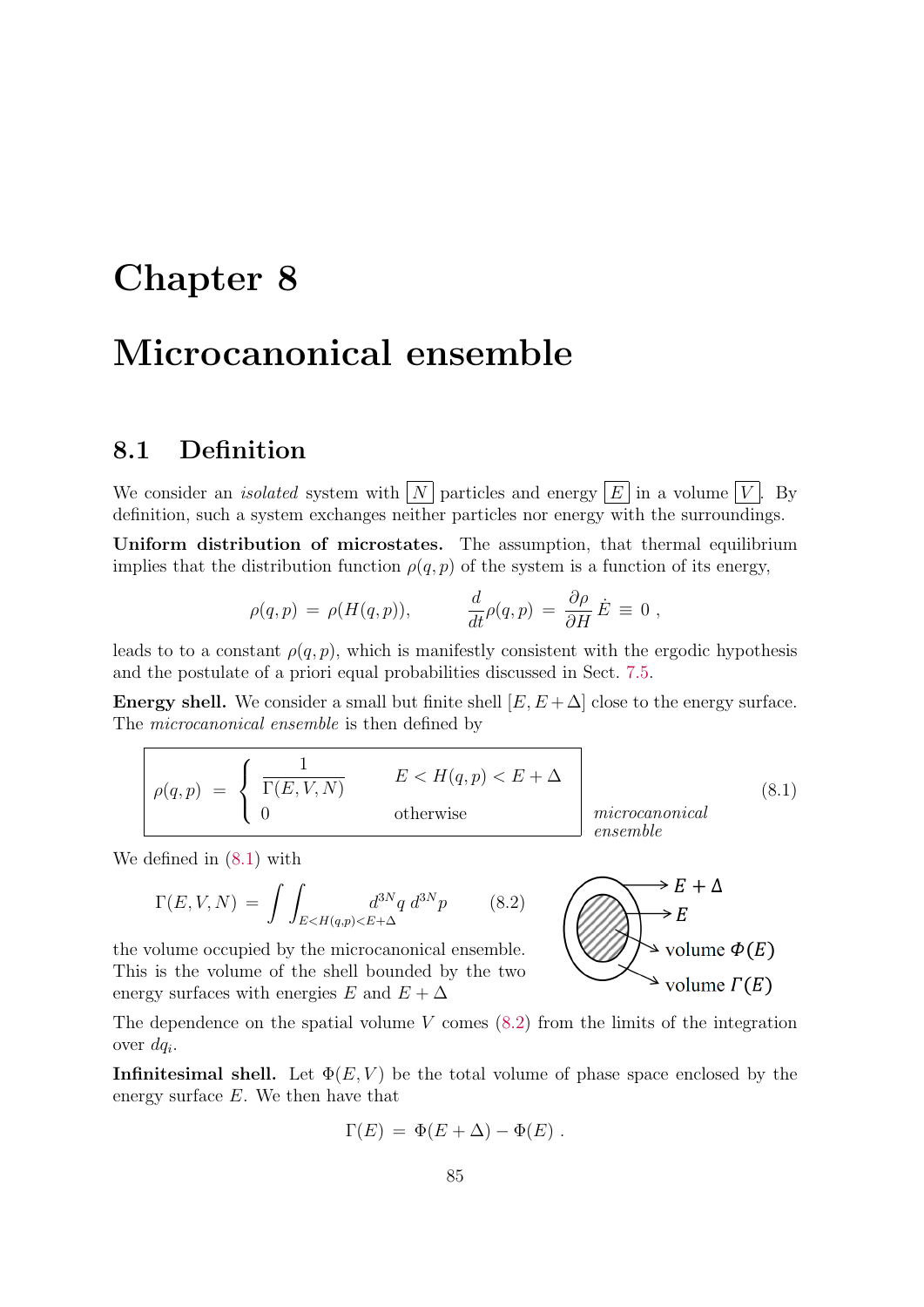Taking with  $\Delta \rightarrow 0$  the limit of an infinitesimal shell thickness we obtain

$$
\Gamma(E) = \frac{\partial \Phi(E)}{\partial E} \Delta \equiv \Omega(E) \Delta, \qquad \Delta \ll E. \qquad (8.3)
$$

Density of states. The quantity  $\Omega(E)$ ,

$$
\Omega(E) = \frac{\partial \Phi(E)}{\partial E} = \int d^{3N}q \int d^{3N}p \,\delta(E - H(q, p)) \,, \tag{8.4}
$$

is the *density of states* at energy E. The distribution of microstates  $\rho$  is therefore given in terms of  $\Omega(E)$ , as

$$
\rho(q, p) = \begin{cases} \frac{1}{\Omega(E)\Delta} & E < H(q, p) < E + \Delta \\ 0 & \text{otherwise} \end{cases}
$$

Note that the formal divergence of  $\rho(q, p)$  with  $1/\Delta$ . We will discuss in Sect. 8.2.4 that the actual value of  $\Delta$  is not of importance.

## 8.2 Entropy

The expectation value of a classical observable  $O(q, p)$  can be obtained by averaging over the probability density  $\rho(q, p)$  of the microcanonical ensemble,

$$
\langle O \rangle = \int d^{3N}q \ d^{3N}p \ \rho(q,p) \ O(q,p) = \frac{1}{\Gamma(E,V,N)} \int \int_{E \le H(q,p) \le E+\Delta} d^{3N}q \ d^{3N}p \ O(q,p)
$$

The *entropy* can however not been be obtained as an average of a classical observable. It is instead a function of the overall number of available states.

POSTULATE The entropy is, according to Boltzmann, proportional to the logarithm of the number of available states, as measured by the phase space volume  $Γ$ :

$$
S = k_B \ln \left( \frac{\Gamma(E, V, N)}{\Gamma_0(N)} \right) \tag{8.5}
$$

We will now discuss the ramification of this definition.

**Normalization factor.** The normalization constant  $\Gamma_0(N)$  introduced in (8.5) has two functionalities.

–  $\Gamma_0(N)$  cancels the dimensions of  $\Gamma(E, V, N)$ . The argument of the logarithm is consequently dimensionless.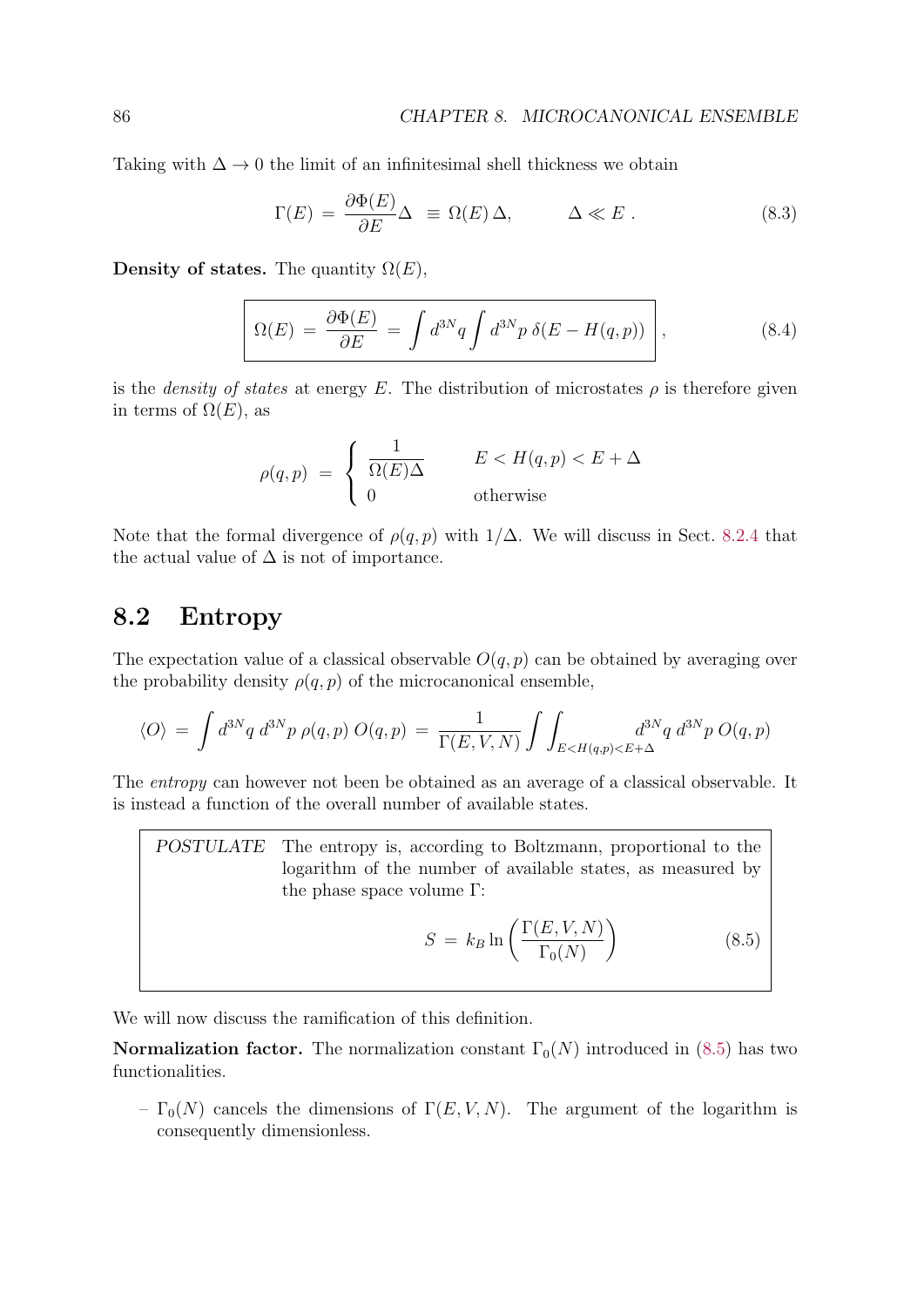#### 8.2. ENTROPY 87

– The number of particles  $N$  is one of the fundamental thermodynamic variables. The functional dependence of  $\Gamma_0(N)$  on N is hence important.

Incompleteness of classical statistics. It is not possible to determine  $\Gamma_0(N)$  correctly within classical statistics. We will derive lateron that  $\Gamma_0(N)$  takes the value

$$
\Gamma_0(N) = h^{3N} N! \qquad (8.6)
$$

in quantum statistics, where  $h = 6.63 \cdot 10^{-34} \,\mathrm{m}^2 \mathrm{kg/s}$  is the Planck constant. We consider this value also for classical statistics.

- The factor  $h^{3N}$  defines the reference measure in phase space which has the dimensions  $[q]^{3N} [p]^{3N}$ . Note that  $[h] = m (kg m/s) = [q][p]$ .
- $N!$  is the counting factor for states obtained by permuting particles.

The factor N! arises from the fact that particles are *indistin*guishable. Even though one may be in a temperature and density range where the motion of molecules can be treated to a very good approximation by classical mechanics, one cannot go so far as to disregard the essential indistinguishability of the molecules; one cannot observe and label individual atomic particles as though they were macroscopic billiard balls.

We will discuss in Sect. 8.2.1 the Gibbs paradox, which arises when on regards the constituent particles as distinguishable. In this case there would be no factor N! in  $\Gamma_0(N)$ .

The entropy as an expectation value. We rewrite the definition (8.5) of the entropy as

$$
S = -k_B \ln \left( \frac{\Gamma_0(N)}{\Gamma(E, V, N)} \right) = -k_B \int \int d^{3N}q \ d^{3N}p \ \rho(q, p) \ln \left[ \Gamma_0(N) \rho(q, p) \right] \,, \tag{8.7}
$$

where we have used that  $\rho(q, p) = 1/\Gamma(E, V, N)$  within the energy shell and that

$$
\int \int d^{3N}q \ d^{3N}p \ \rho(q,p) = \int_{E \le H \le E+\Delta} d^{3N}q \ d^{3N}p/\Gamma(E, V, N) = 1.
$$

We hence have

$$
S = -k_B \langle \ln[\Gamma_0(N)\rho(q,p)] \rangle .
$$

The entropy coincides hence with Shannon's information-theoretical definition of the entropy, apart from the factors  $k_B$  and  $\Gamma_0(N)$ , as discussed in Sect. 5.5.3.

Thermodynamic consistency. Since we have introduced the entropy definition in an ad-hoc way, we need to convince ourselves that it describes the thermodynamic entropy as a state function. The entropy must therefore fulfill the requirements of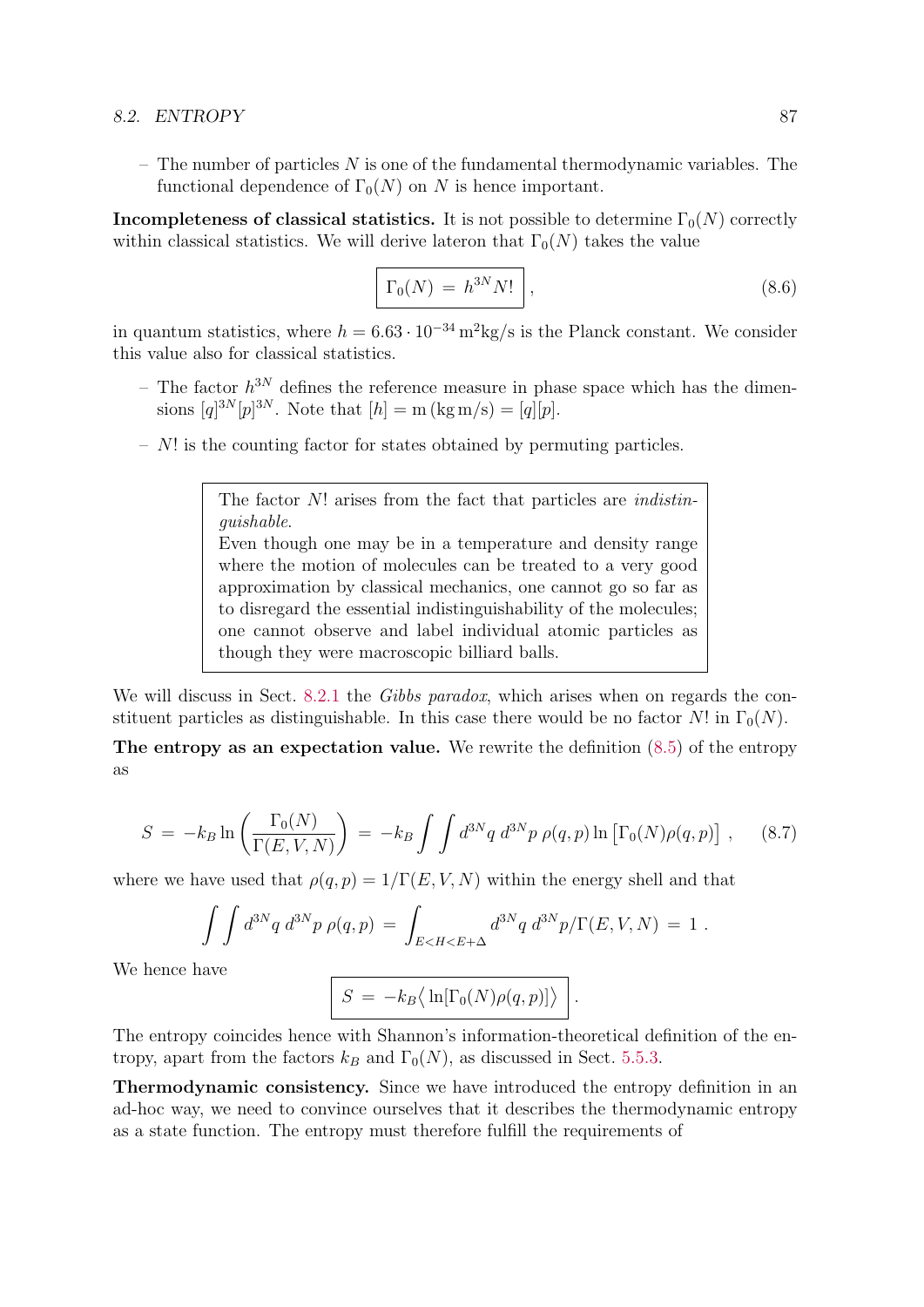- (1) additivity;
- (2) consistency with the definition of the temperature;
- (3) consistency with the second law of thermodynamics;
- (4) adiabatic invariance.

#### 8.2.1 Additivity; Gibbs paradox

The classical Hamiltonian  $H(q, p) = H_{kin}(p) + H_{int}(q)$  is the sum of the kinetic energy  $H_{kin}(q)$  and of the particle-particle interaction  $H_{int}(q)$ . The condition

$$
E < H(q, p) < E + \Delta \qquad E < H_{kin}(p) + H_{int}(q) < E + \Delta
$$

limiting the available phase space volume  $\Gamma(E, V, N)$  on the energy shell, as defined by  $(8.2)$  could then be fulfilled by a range of combinations of  $H_{kin}(p)$  and  $H_{int}(q)$ .

The law of large numbers, which we will discuss in Sect. 8.6, implies however that both the kinetic and the interaction energies take well defined values for large particle numbers N.

Scaling of the available phase space. The interaction between particles involves only pairs of particles, with the remaining  $N-2 \approx N$  particles moving freely within the available volume  $V$ . This consideration suggest together with an equivalent argument for the kinetic energy that the volume of the energy shell scales like

$$
\int\int_{E \lt H(q,p)\lt E+\Delta} d^{3N}q \ d^{3N}p = \left[ \Gamma(E,V,N) \sim V^N \gamma^N(E/N,V/N) \right]. \tag{8.8}
$$

We will verify this relation in Sect. 8.4 for the classical ideal gas.

Extensive entropy. Using scaling relation (8.8) for the volume of the energy shell and the assumption that  $\Gamma_0(N) = h^{3N} N!$  we then find that the entropy defined by (8.5) is extensive:

$$
S = k_B \ln \left( \frac{\Gamma(E, V, N)}{\Gamma_0(N)} \right) = k_B \ln \left( \frac{V^N \gamma^N(E/N, V/N)}{h^{3N} N!} \right)
$$
  
=  $k_B N \left[ \ln \left( \frac{V \gamma}{N h^3} \right) + 1 \right] \equiv k_B N s(E/N, V/N)$  (8.9)

where we have used the Stirling formula  $N! \approx \sqrt{2\pi N} (N/e)^N$ , namely that  $\ln(N!) \approx$  $N(\ln(N) - 1)$ .

Gibbs paradox. The extensivity of the entropy result in  $(8.9)$  from the fact that  $V^N/N! \approx (V/N)^N$ . Without the factor N! in  $\Gamma_0(N)$ , which is however not justifiable within classical statistics, the entropy would not be extensive. This is the Gibbs paradox.

Additivity in the case of identical thermodynamic states. Two systems have identical thermodynamic properties if they intensive variables are the same, viz temperature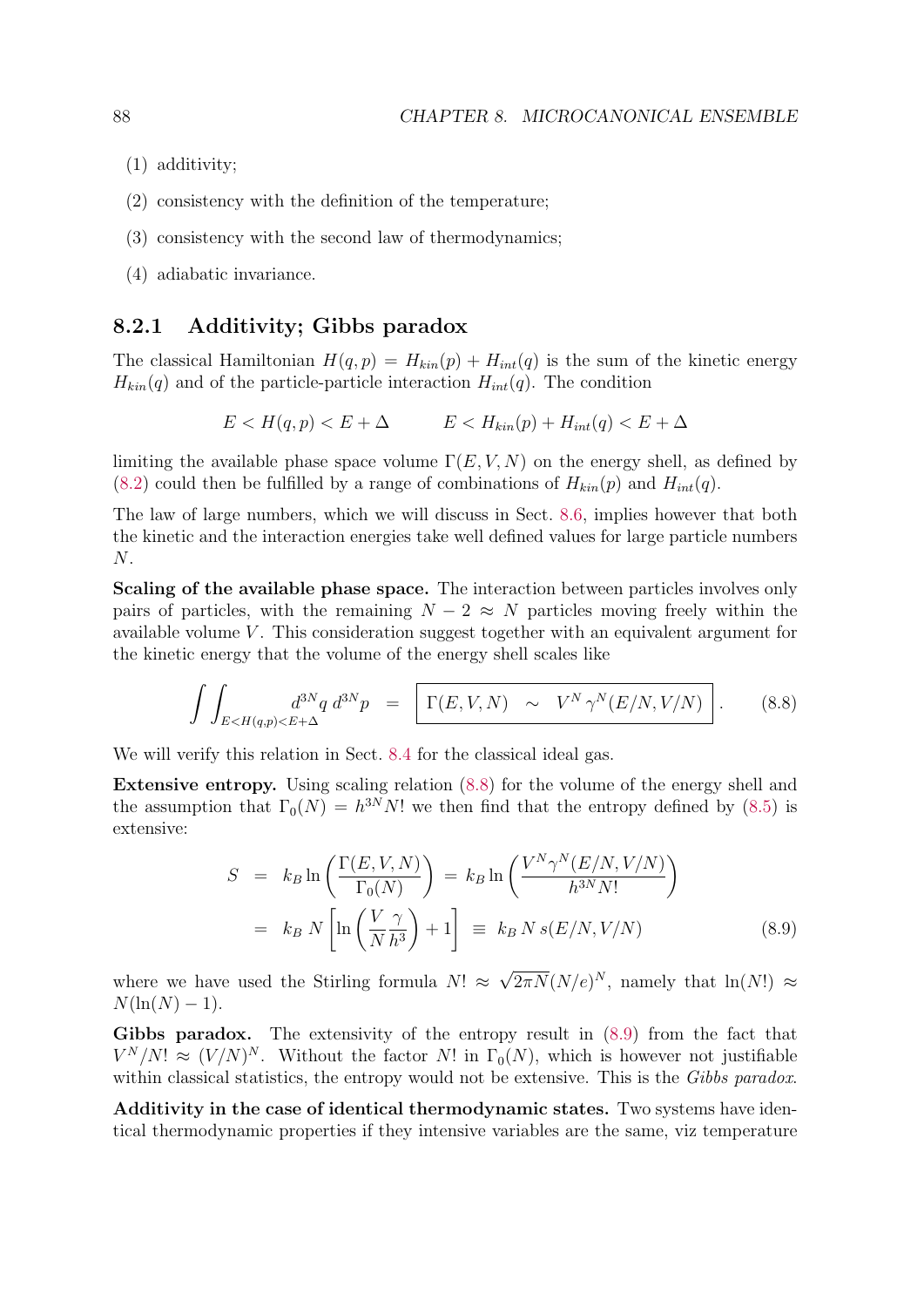#### 8.2. ENTROPY 89

T, pressure P, particle density  $N/V$  and energy density  $E/N$ . It then follows directly from (8.9) that

$$
S(E, V, N) = k_B (N_1 + N_2) s(E/N, V/N) = S(E_1, V_1, N_1) + S(E_2, V_2, N_2) ,
$$

where we have used that  $N = N_1 + N_2$ .

$$
\sum_{k_1}^{N_1} \sum_{v_1}^{E_1} \sum_{v_2}^{V_2} \sum_{v_1 + V_2}^{V_1 + V_2} \left\{ \sum_{v_1 + V_2}^{E_1 + V_1} \right\}^{E_2} \text{const}
$$

Additivity for two systems in thermal contact. Two systems defined by  $E_1$ ,  $V_1$ ,  $N_1$  and respectively  $E_2$ ,  $V_2$ ,  $N_2$  in thermal contact may allow energy such that the total energy  $E = E_1 + E_2$  is constant. For the argument of the entropy we have then:

$$
\frac{\Gamma(E, V, N)}{\Gamma_0(N)} = \sum_{E_1} \frac{\Gamma(E_1, V_1, N_1)}{\Gamma_0(N_1)} \frac{\Gamma(E - E_1, V_2, N_2)}{\Gamma_0(N_2)} \tag{8.10}
$$

The law of large numbers tells us that the right-hand-side is sharply peaked at its maximum value  $E_1 = E_{max}$  and that the width of the peak has a width scaling with  $\sqrt{E_{max}}$ . We hence have

$$
S(E_{max}) < S(E, N, V) < k_B \ln\left(\sqrt{E_{max}}\right) + S(E_{max}), \tag{8.11}
$$

where the first inequality is due to the fact that a single term is smaller than the sum of positive terms. The second inequality in (8.11) results when when one replaces the sum on the r.h.s. of (8.10) by the product of the width  $\sqrt{E_{max}}$  of the peak and its height. We have defined in (8.11)

$$
S(E_{max}) = k_B \ln \left( \frac{\Gamma(E_{max}, V_1, N_1) \Gamma(E - E_{max}, V_2, N_2)}{\Gamma_0(N_1) \Gamma_0(N_2)} \right) ,
$$

from which follows that  $S(E, V, N) = S(E_1, V_1, N_1) + S(E_2, V_2, N_2)$ . Note that the entropy  $S(E_{max})$  is extensive and that the term  $\sim \ln(E_{max})$  in (8.11) is hence negligible in the thermodynamic limit  $N \to \infty$ .

#### 8.2.2 Consistency with the definition of the temperature

Two systems with entropies  $S_1 = S(E_1, V_1, N_1)$  and  $S_2 = S(E_2, V_2, N_2)$  in thermal contact may exchange energy in the form of heat, with the total entropy,

$$
0 = dS = \frac{\partial S_1}{\partial E_1} dE_1 + \frac{\partial S_2}{\partial E_2} dE_1, \qquad dE_1 = -dE_2 , \qquad (8.12)
$$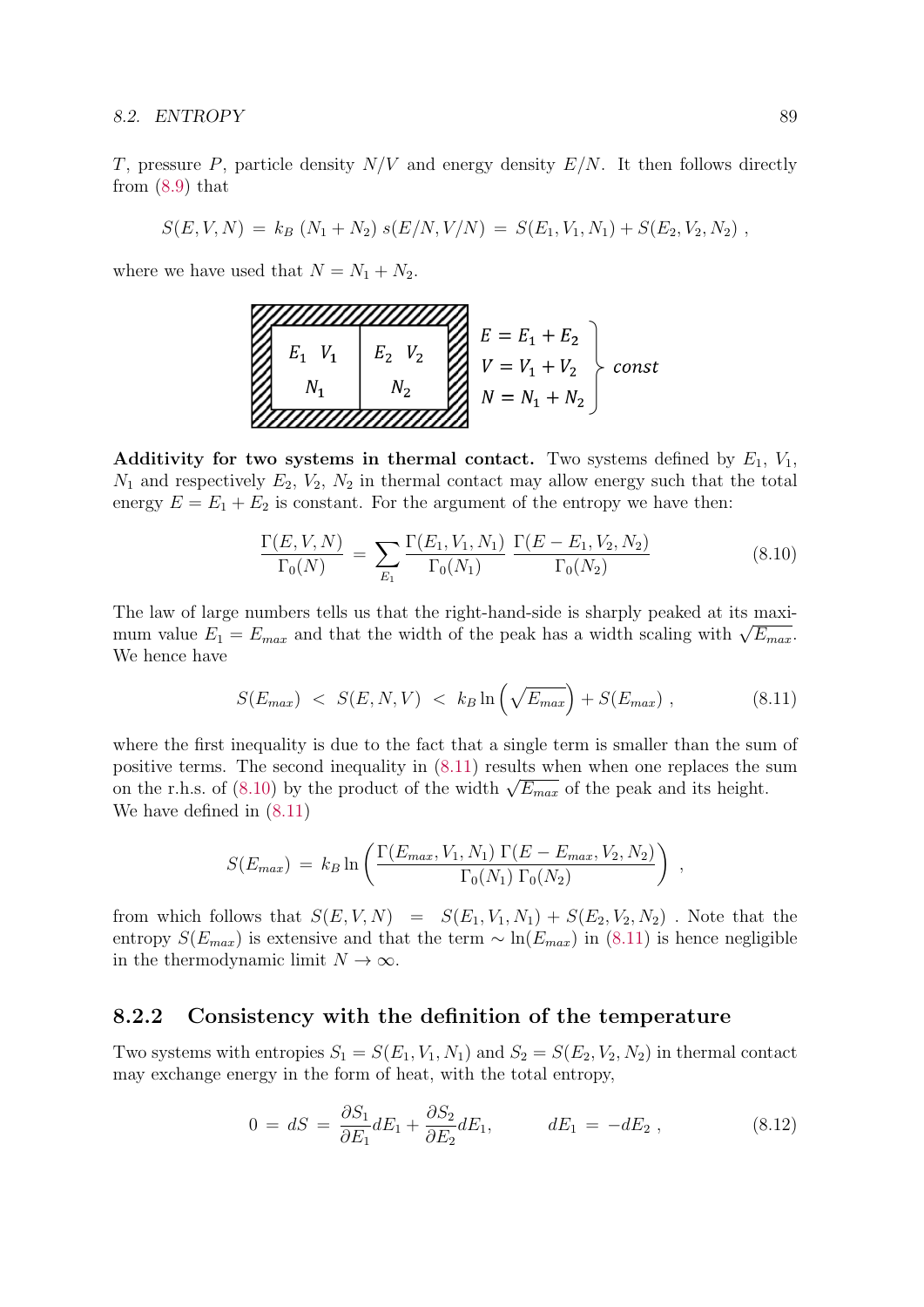becoming stationary at equilibrium. Note that the total energy  $E_1 + E_2$  is constant. The equilibrium condition  $(8.12)$  implies that there exists a quantity T, denoted *temperature*, such that

$$
\frac{\partial S_1}{\partial E_1} = \frac{1}{T} = \frac{\partial S_2}{\partial E_2} \Bigg. \tag{8.13}
$$

The possibility to define the temperature, as above, is hence a direct consequence of the conservation of the total energy. From the microcanonical definition of the entropy one only needs that the entropy is a function only of the internal energy, via the volume  $\Gamma(E, V, N)$  of the energy shell, and not of the underlying microscopic equation of motion.

#### 8.2.3 Consistency with the second law of thermodynamics

We would like to confirm here that the statistical entropy, defined by  $(8.5)$  fulfills the second law of thermodynamics

"If an isolated system undergoes a process between two states at equilibrium, the entropy of the final state cannot be smaller than that of the initial state."

Free expansion. Both the energy  $E$ and and the number of particle stays constant during a free expansion, defined by the absence of external heat transfer,

$$
\Delta Q = 0.
$$



The volume  $\Gamma(E, V, N)$  of the energy shell increase with increasing volume V. We hence have

$$
S(E, V_2, N) > S(E, V_1, N) , \t S = k_B \ln \left( \frac{\Gamma(E, V, N)}{\Gamma_0(N)} \right), \t V_2 > V_1 ,
$$

where have made use of the fact that the normalization factor  $\Gamma_0(N)$  remains constant.

Dynamical constraints. Dynamical constraints (viz bouncing from the wall) are mitigated when the volume is increased.

EQUIVALENCE The second law is equivalent to saying that the entropy rises when dynamical constraints are eliminated,

#### 8.2.4 How thick is the energy shell?

The definition Sect. 8.5 of the entropy involves the volume  $\Gamma(E, V, N)$  of a shell of state space of width  $\Delta$  centered around the energy E. It seems therefore that the entropy  $S = S_{\Delta}(E, V, N)$  depends on an unspecified parameter  $\Delta$ . Is the entropy then not uniquely specified?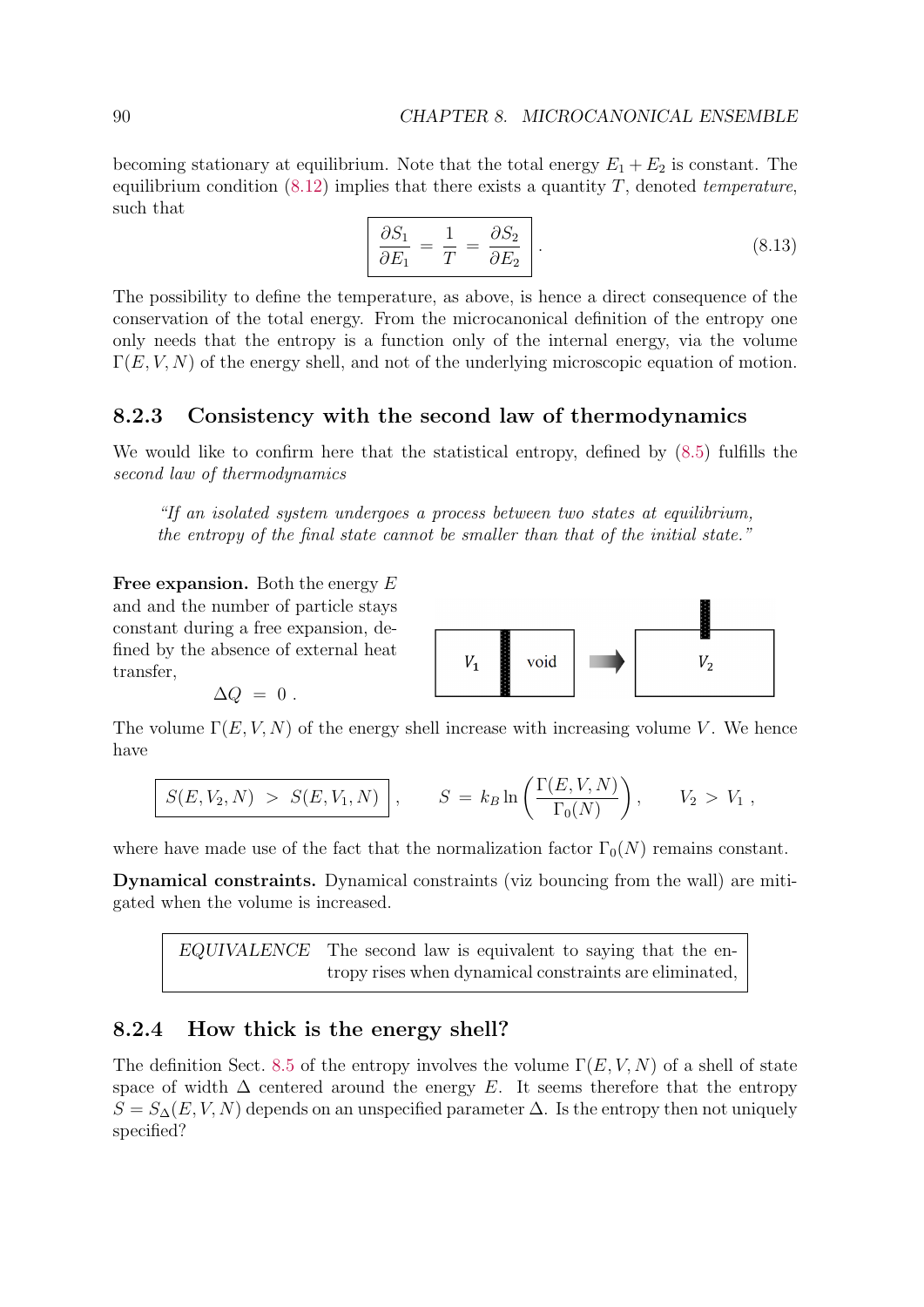Reference energy. For small  $\Delta$  we may use the approximation

$$
\Gamma(E, V, N) \approx \Omega(E) \Delta, \qquad \Omega(E) = \frac{\partial \Phi(E)}{\partial E}, \qquad (8.14)
$$

where  $\Omega(E)$  is the density of states, as defined previously in (8.3). In order to decide whether a given  $\Delta$  is small or large we need a reference energy  $\Delta_0$ . One may take f.i.  $\Delta_0 \sim k_B T$ , which corresponds, as shown in Sect. 3.4.1, in order of magnitude to the thermal energy of an individual particle.

**Thermodynamic limit.** The entropy involves the logarithm of  $\Gamma(E, V, N)$ ,

$$
\ln\left(\frac{\Gamma(E,V,N)}{\Gamma_0}\right) = \ln\left(\frac{\Omega(E)\Delta\Delta_0}{\Gamma_0\Delta_0}\right) = \underbrace{\ln\left(\frac{\Omega(E)\Delta_0}{\Gamma_0}\right)}_{\propto N} + \ln(\Delta/\Delta_0),
$$

where we have taken care the arguments of the logarithms are dimensionless. The key insight resulting from this representation is that the exact value of both  $\Delta$  and  $\Delta_0$  is irrelevant in the thermodynamic limit  $N \to \infty$  as long as

$$
\big|\ln(\Delta/\Delta_0)\,\big| \ \ll \ N \ .
$$

Energy quantisation will ensure this condition in quantum statistics.

**Shell vs. sphere.** We may also considering the limit of large  $\Delta$  to the extend that we may substitute the volume  $\Phi(E)$  for the the volume  $\Gamma(E, V, N)$  of the energy shell,

$$
\ln\left(\Gamma(E, V, N)\right) \approx \ln\left(\Phi(E)\right), \tag{8.15}
$$

where we have disregarded the normalization factor  $\Gamma_0$ . The reason that (8.15) holds stems from the fact that the volume and surface of a sphere with radius  $R$  of dimension 3N, compare Sect. 8.3.1, scale respectively like  $R^{3N}$  and  $R^{3N-1}$ . This scaling leads to

$$
\ln (\Phi(E)) \sim \ln (R^{3N}) = 3N \ln(R)
$$
  

$$
\ln (\Gamma(E, V, N)) \sim \ln (R^{3N-1} \Delta) = \underbrace{(3N-1) \ln(R) + \ln(\Delta)}_{\sim 3N \ln(R)},
$$

which corroborates (8.15). We did not perform here an analysis of the units involved, neglected in particular the reference energy  $\Delta_0$ .

## 8.3 Calculating with the microcanonical ensemble

In order to perform calculations in statistical physics one proceeds through the following steps.

1) Formulation of the Hamilton function

$$
H(q,p) = H(q_1,\ldots,q_{3N},p_1,\ldots,p_{3N},z) ,
$$

where z is some external parameter, e.g., volume V.  $H(q, p)$  specifies the microscopic interactions.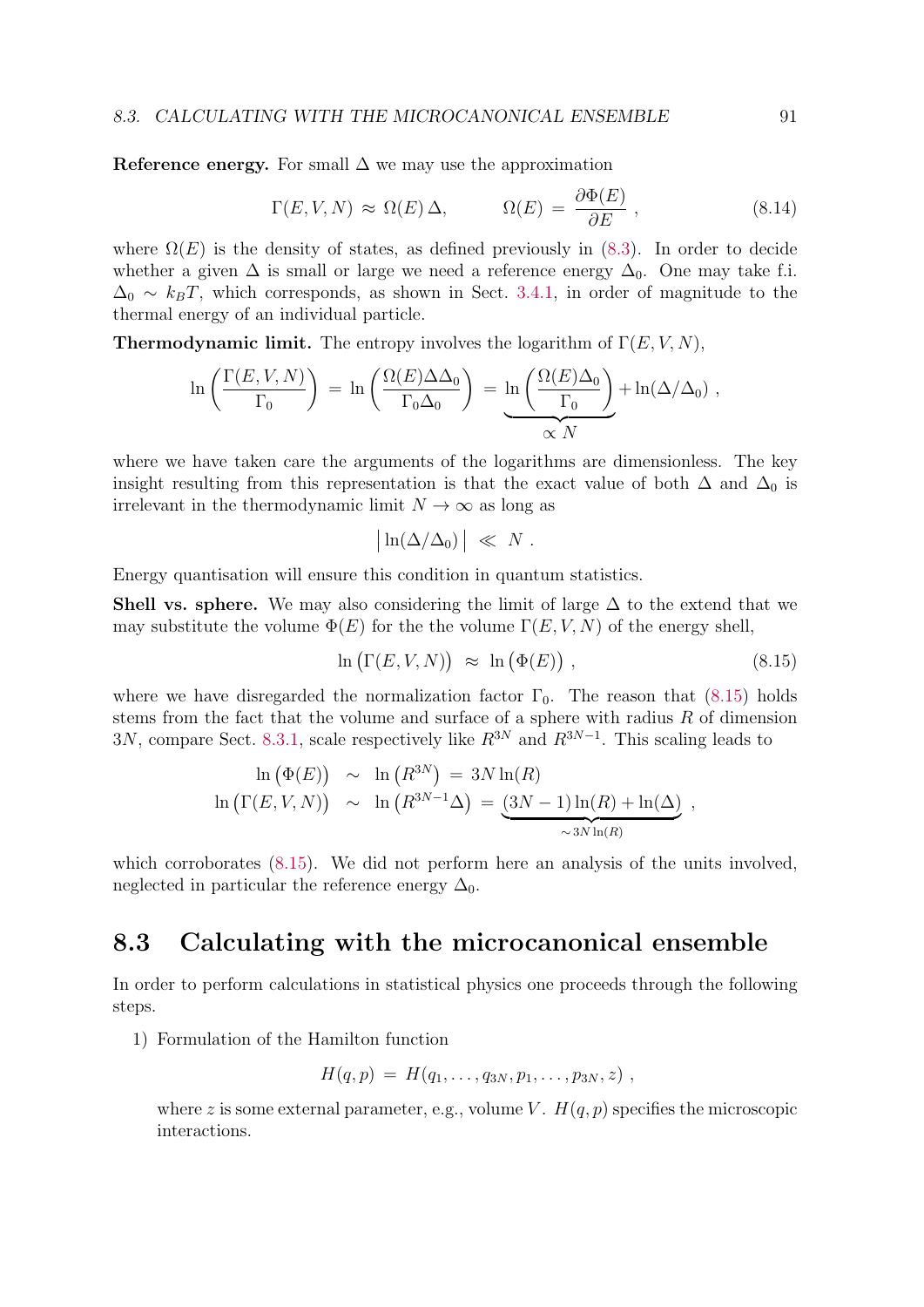2) Determination of the phase space  $\Gamma(E, V, N)$  and calculation of the density of states  $\Omega(E, V, N)$ :

$$
\Omega(E, V, N) = \int d^{3N}q \int d^{3N}p \ \delta(E - H(q, p)) \ .
$$

3) Calculation of the entropy from the volume  $\Phi(E)$  of the energy sphere:

$$
S(E, V, N) = k_B \ln \left( \frac{\Phi(E)}{\Gamma_0} \right) .
$$

4) Calculation of P, T,  $\mu$ :

$$
\frac{1}{T} \,=\, \left(\frac{\partial S}{\partial E}\right)_{V,N}, \qquad \quad -\frac{\mu}{T} \,=\, \left(\frac{\partial S}{\partial N}\right)_{E,V}, \qquad \quad \frac{P}{T} \,=\, \left(\frac{\partial S}{\partial V}\right)_{E,N} \,\,.
$$

5) Calculation of the internal energy:

$$
U = \langle H \rangle = E(S, V, N) .
$$

6) Calculation of other thermodynamic potentials and their derivatives by application of the Legendre transformation:

$$
F(T, V, N) = U - TS,
$$
  
\n
$$
H(S, P, N) = U + PV,
$$
  
\n
$$
G(T, P, N) = U + PV - TS.
$$

7) One can calculate other quantities than the thermodynamic potentials, for instance, probability distribution functions of certain properties of the system, e.g., momenta/velocity distribution functions. If the phase space density of a system of N particles is given by

$$
\rho(q,p) = \rho(\vec{q}_1,\ldots,\vec{q}_N,\vec{p}_1,\ldots,\vec{p}_N) ,
$$

then the probability of finding particle i with momentum  $\vec{p}$  is

$$
\rho_i(\vec{p}) = \langle \delta(\vec{p} - \vec{p}_i) \rangle \n= \int d^3q_1 \dots d^3q_N \int d^3p_1 \dots d^3p_N \rho(\vec{q}_1, \dots, \vec{q}_N, \vec{p}_1, \dots, \vec{p}_i, \dots, \vec{p}_N) \delta(\vec{p} - \vec{p}_i) .
$$

#### 8.3.1 Hyperspheres

Let us calculate for later purposes the volume

$$
\Omega_n(R) = \int_{\sum_{i=1}^n x_i^2 < R^2} d^n x = R^n \Omega_n(1) \tag{8.16}
$$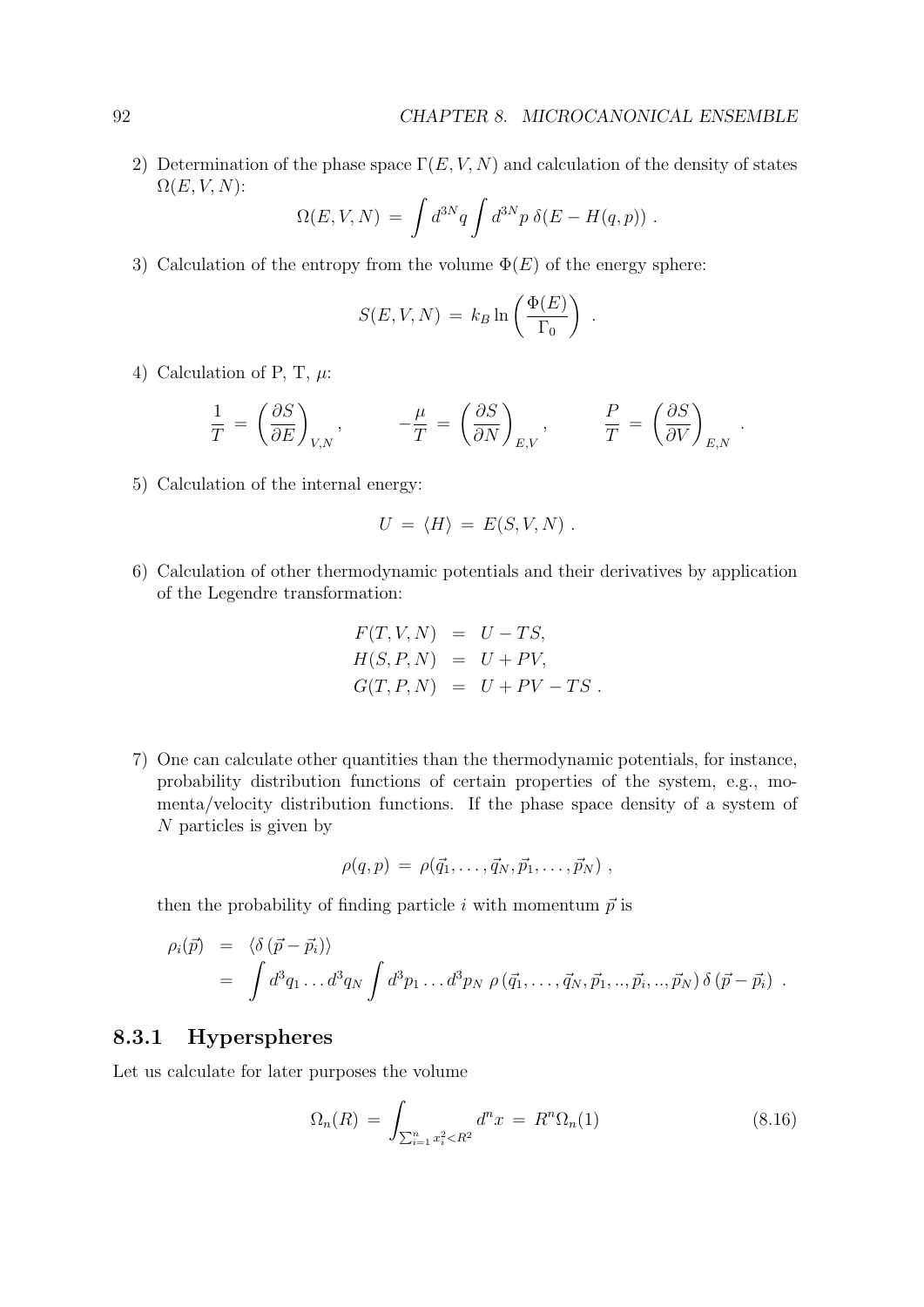#### 8.4. THE CLASSICAL IDEAL GAS 93

of a hypersphere of n dimensions and radius P.

**Spherical coordinates.** We notice that the volume  $\Omega_n(1)$  of the sphere with unity radius enters the determinant of the Jacobian when transforming via

$$
d^{n}x = dx_{1}...dx_{n} = \Omega_{n}(1) nR^{n-1} dR
$$
\n(8.17)

euclidean to spherical coordinates. This transformation is valid if the integrand depends exclusively on the radius R.

Gaussian integrals. In order to evaluate  $(8.16)$  we make use of the fact that we can rewrite the Gaussian integral

$$
\int_{-\infty}^{+\infty} dx \, e^{-x^2} = \sqrt{\pi}, \qquad \int_{-\infty}^{+\infty} dx_1 \dots \int_{-\infty}^{+\infty} dx_n \, e^{-(x_1^2 + \dots + x_N^2)} = \pi^{n/2}.
$$

as

$$
\pi^{n/2} = \int_0^\infty e^{-R^2} \Omega_n(1) nR^{n-1} dR = n\Omega_n(1) \int_0^\infty e^{-y} y^{(n-1)/2} \frac{dy}{2\sqrt{y}}
$$
  
=  $\frac{n}{2} \Omega_n(1) \int_0^\infty e^{-y} y^{\frac{n}{2}-1} dy$ , (8.18)

where we have used (8.17),  $\sum_i x_i^2 = R^2 \equiv y$  and that  $2RdR = dy$ .

Gamma function. With the definition

$$
\Gamma(z) = \int_0^\infty dx \, x^{z-1} e^{-x},
$$

of the Γ-function we then obtain from (8.18) that

$$
\pi^{n/2} = \frac{n}{2} \Omega_n(1) \Gamma(n/2), \qquad \Omega_n(1) = \frac{\pi^{n/2}}{(n/2) \Gamma(n/2)}.
$$
\n(8.19)

Note that we did evaluate the volume of a hypersphere for formally dimensionless variables  $x_i$ . For later purposes we will need that

$$
\Gamma(N) = (N-1)\Gamma(N-1), \qquad \Gamma(N) = (N-1)! \tag{8.20}
$$

whenever the argument of the Γ-function is an integer.

## 8.4 The classical ideal gas

We consider now the steps given in Sect. 8.3 in order to analyze an ideal gas of N particles in a volume  $V$ , defined by the Hamilton function

$$
H(q,p) = \sum_{i=1}^{N} \frac{\vec{p}_i^2}{2m},
$$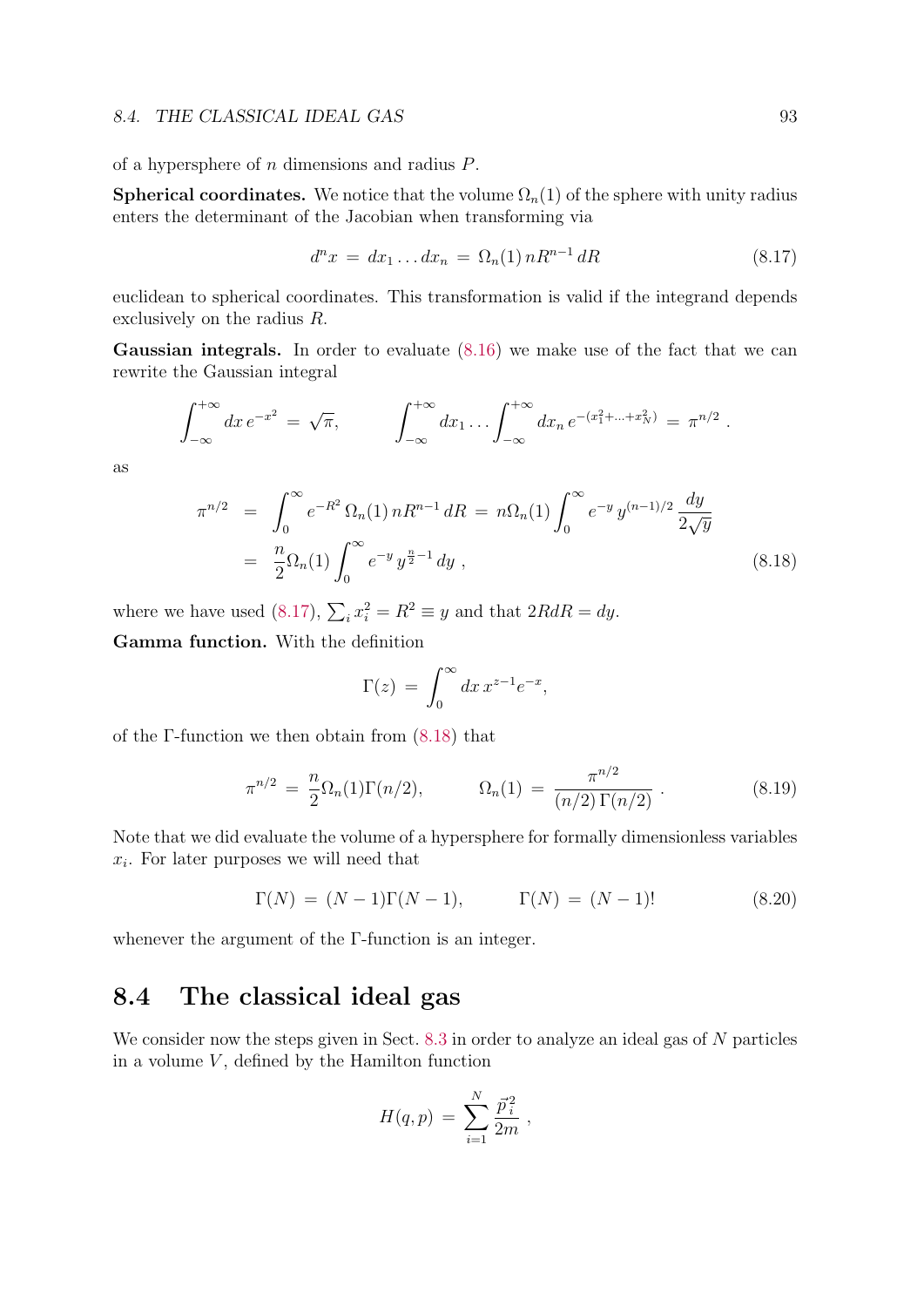where  $m$  is the mass of the particles.

**Phase space volume.** We will make use of (8.15), namely that the volume  $\Gamma(E, V, N)$ of the energy sphere

$$
E \ < \ H \ < \ E + \Delta.
$$

can be replaced by the volume of the energy shell,

$$
\Phi(E) = \int \int_{\sum_{i=1}^{3N} p_i^2 \le 2mE} d^{3N}q \ d^{3N}p = V^N \underbrace{\int_{\sum_{i=1}^{3N} p_i^2 \le 2mE} d^{3N}p}_{\Omega_{3N}(\sqrt{2mE})}, \qquad (8.21)
$$

when it comes to calculating the entropy in the thermodynamic limit. We have identified the last integral in (8.21) as the volume of a 3N-dimensional sphere with radius  $\sqrt{2mE}$ .

Using (8.16) and (8.19),

$$
\Omega_{3N}(\sqrt{2mE}) = (2mE)^{3N/2} \Omega_{3N}(1), \qquad \Omega_{3N}(1) = \frac{\pi^{3N/2}}{(3N/2) \Gamma(3N/2)},
$$

we obtain

$$
\Phi(E) = V^N \Omega_{3N}(1) \left(\sqrt{2mE}\right)^{3N} . \tag{8.22}
$$

#### 8.4.1 Entropy

Using (8.22) we find

$$
S(E, V, N) = k_B \ln \left( \frac{\Phi(E)}{h^{3N} N!} \right) = k_B \ln \left( \frac{V^N \left( \sqrt{2mE} \right)^{3N} \Omega_{3N}(1)}{h^{3N} N!} \right)
$$
(8.23)

for the entropy of a classical gas. It is easy to check, that the argument of the logarithm is dimensionless as it should be.

**Large** N **expansion.** For  $N >> 1$ , one may use the Stirling formula,  $N! \approx \sqrt{2\pi N} (N/e)^N$ , to expand the Γ-function for integer argument as

$$
\ln(\Gamma(N)) = \ln((N-1)!)
$$
  
\n
$$
\approx (N-1)\ln(N-1) - (N-1)
$$
  
\n
$$
\approx N\ln(N) - N,
$$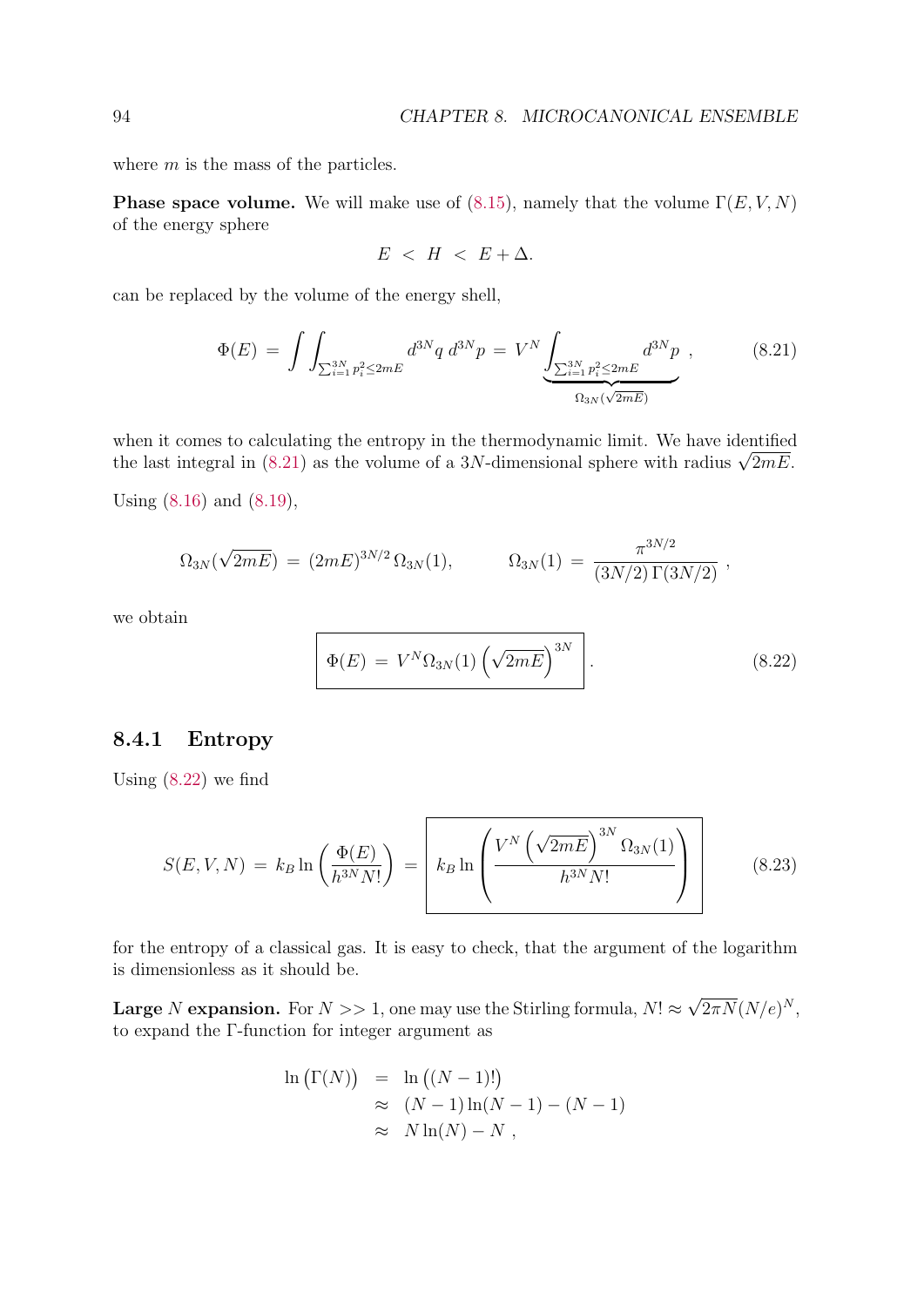#### 8.4. THE CLASSICAL IDEAL GAS 95

in order to simplify the expression for  $S(E, V, N)$ . Using (8.19) we perform the following algebraic transformations to  $\Omega_{3N}(1)$ :

$$
\ln \Omega_{3N}(1) = \ln \left( \frac{\pi^{\frac{3N}{2}}}{\frac{3N}{2} \Gamma\left(\frac{3N}{2}\right)} \right)
$$
  
= 
$$
\frac{3N}{2} \ln \pi - \left[ \frac{3N}{2} \ln \left(\frac{3N}{2}\right) - \frac{3N}{2} \right]
$$
  
= 
$$
\frac{3N}{2} \ln \frac{2\pi}{3N} + \frac{3N}{2}
$$
  
= 
$$
N \left[ \ln \left(\frac{2\pi}{3N}\right)^{3/2} + \frac{3}{2} + \mathcal{O}\left(\frac{\ln N}{N}\right) \right]
$$

We insert this expression in Eq.  $(8.23)$  and obtain:

$$
S = k_B N \left\{ \ln \left( \frac{V(2mE)^{3/2}}{h^3} \right) + \ln \left( \frac{2\pi}{3N} \right)^{3/2} + \frac{3}{2} - \underbrace{(\ln N - 1)}_{\frac{\ln N!}{N}} \right\} \ . \tag{8.24}
$$

Sackur-Tetrode Equation. Rewriting (8.24) as

$$
S = k_B N \left\{ \ln \left[ \left( \frac{4 \pi m E}{3 h^2 N} \right)^{3/2} \frac{V}{N} \right] + \frac{5}{2} \right\} \tag{8.25}
$$

.

we obtain the Sackur-Tetrode equation.

Equations of state. Now we can differentiate the Sackur-Tetrode equation (8.25) and thus obtain

- the caloric equation of state (3.5) for the ideal gas:

$$
\frac{1}{T} = \left(\frac{\partial S}{\partial E}\right)_{V,N} = Nk_B \frac{3}{2} \frac{1}{E}, \qquad E = \frac{3}{2} Nk_B T = U
$$

- the thermal equation of state for the ideal gas:

$$
\frac{P}{T} = \left(\frac{\partial S}{\partial V}\right)_{E,T} = \frac{k_B N}{V}, \qquad \boxed{PV = Nk_B T}.
$$

Gibbs Paradox. If we hadn't considered the factor  $N!$  when working out the entropy, then one would obtain that

$$
S_{classical} = k_B N \left\{ \ln \left[ \left( \frac{4 \pi m E}{3 h^2 N} \right)^{3/2} V \right] + \frac{3}{2} \right\}.
$$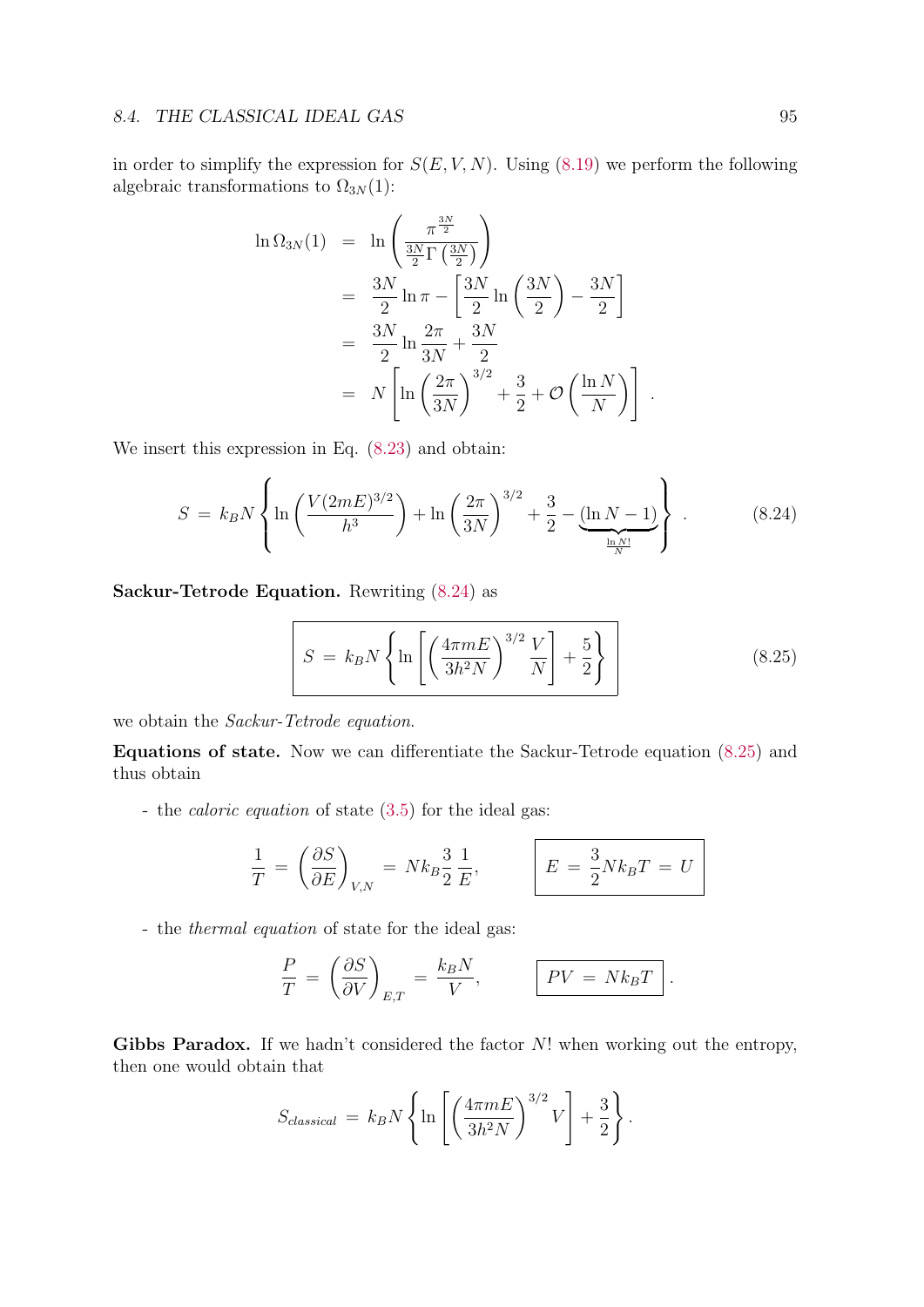With this definition, the entropy is *non-additive*, i.e.,

$$
S(E, V, N) \, = \, N s\left(\frac{E}{N}, \frac{V}{N}\right)
$$

is not fulfilled, as mentioned already in Sect. 8.2.1. This was realized by Gibbs, who introduced the factor N! and attributed it to the fact that the particles are indistinguishable.

### 8.5 Fluctuations and correlation functions

We use, as defined in Sect. 7.2.3, the probability distribution function  $\rho_M(q, p)$  in phase space, which could be evaluated as a time average

$$
\rho(q, p) = \lim_{M \to \infty} \frac{1}{M} \sum_{l=1}^{M} \delta^{(3N)} (q - q^{(l)}) \delta^{(3N)} (p - p^{(l)})
$$

of M measurements of the states  $(q^{(l)}, p^{(l)})$  visited along a given trajectory. We have pointed out in (8.1) that  $\rho(q, p)$  is uniformly distributed on the energy shell for a microcanonical ensemble.

**Observables.** A classical observable  $B(q, p)$  corresponds to a function

 $B(q, p) = B(q_1, \ldots, q_{3N}, p_1, \ldots, p_{3N}),$ 

phase state. We start with the basic properties.

**Expectation value.** The *average value* of  $B(q, p)$  is

$$
\langle B(q,p) \rangle = \lim_{M \to \infty} \frac{1}{M} \sum_{l=1}^{M} B(q^{(l)}, p^{(l)})
$$
  
= 
$$
\int_{\Gamma} d^{3N}q \ d^{3N}p \ \rho(q,p) \ B(q,p) .
$$

**Variance.** The *Variance* of a function on phase space is

$$
(\Delta B)^2 = \langle (B - \langle B \rangle)^2 \rangle = \langle B^2 \rangle - \langle B \rangle^2 = \sigma_B^2.
$$

The variance provides information about the fluctuation effects around the average value.

**Higher momenta.** A momentum of order n is defined generically as

$$
\mu_n = \langle B^n \rangle .
$$

Probability distribution of an observable. We may define with

$$
\rho(b) = \int d^{3N}q \ d^{3N}p \ \rho(q, p) \ \delta(b - B(q, p)) = \langle \delta(b - B(q, p)) \rangle \tag{8.26}
$$

also the probability distribution  $\rho(b)$  of the observable B. The expectation value of B is then given as

$$
\langle B \rangle = \int db \; b \; \rho(b) \; .
$$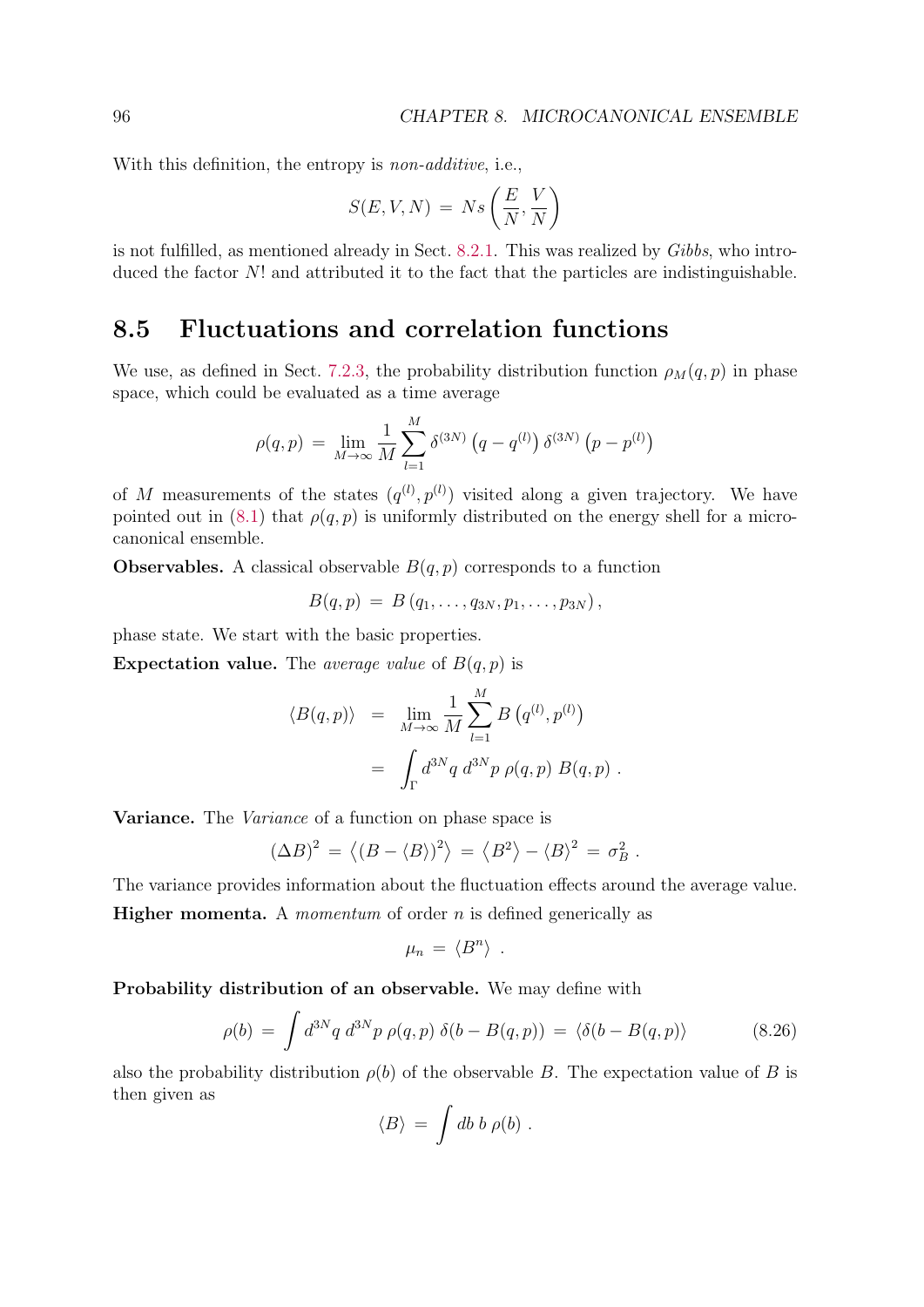#### 8.5.1 Characteristic function and cumulants

The characteristic function of an observable

$$
\boxed{\varphi_B(z) = \langle e^{izB} \rangle} = \int d^{3N}q \ d^{3N}p \ \rho(q, p) \ e^{izB(q,p)} . \tag{8.27}
$$

is both a function of the dummy variable<sup>∗</sup> z and a functional<sup>†</sup> of the observable  $B =$  $B(q, p).$ 

Generating functional. The characteristic function of a random variable B serves as a generating functional, as it allows via suitable differentions (with respect to the dummy variable z),

$$
\mu_n = \frac{1}{i^n} \frac{d^n}{dz^n} \varphi_B(z) \Big|_{z=0}, \qquad \qquad \varphi_B(z) = \sum_{n=0}^{\infty} \frac{(iz)^n}{n!} \mu_n \Bigg|, \tag{8.28}
$$

to recover the moments  $\mu_n$  of underlying probability distribution.

**Cummulants.** In (8.27) we did expand  $\varphi_B(z)$  in powers of z. Alternatively one may expand the logarithm of  $\varphi_B(z)$  in powers of z. One obtains (here without proof)

$$
\ln \varphi_B(z) = \sum_{n=1}^{\infty} \zeta_n \frac{(iz)^n}{n!} = \mu_1 iz - \sigma^2 \frac{z^2}{2} + \dots \tag{8.29}
$$

The coefficients

$$
\begin{array}{rcl}\n\zeta_1 & = & \mu_1 = \langle B \rangle \\
\zeta_2 & = & \sigma^2 = \langle B^2 \rangle - \langle B \rangle^2 \\
\zeta_3 & = & \dots\n\end{array}
$$

are called cumulants.

Extensivity. Cummulant expansions like (8.29) are found in many settings, they form, e.g., the basis of high-temperature expansions. The reason is that cumulants are (in contrast to the moments) consistent with extensivity requirements, f.i. with respect to the volume  $V$ :

$$
\langle B \rangle \sim V, \qquad \langle B^2 \rangle \sim V^2, \qquad \boxed{\zeta_2 = \langle B^2 \rangle - \langle B \rangle^2 \sim N}.
$$

All cumulants are size-extensive.

#### 8.5.2 Correlations between observables

We define in analogy to (8.26) the *joint distribution function*  $\rho(a, b)$ ,

$$
\rho(a,b) = \langle \delta(a-A)\delta(b-B) \rangle
$$
\n
$$
= \int d^{3N}q \, d^{3N}p \, \rho(q,p) \, \delta(a-A(q,p)) \, \delta(b-B(q,p))
$$
\n(8.30)

<sup>∗</sup> A dummy variable doesn't have a physical meaning. It solely serves for computational purposes.

<sup>&</sup>lt;sup> $\dagger$ </sup> A *functional* is a function of another function.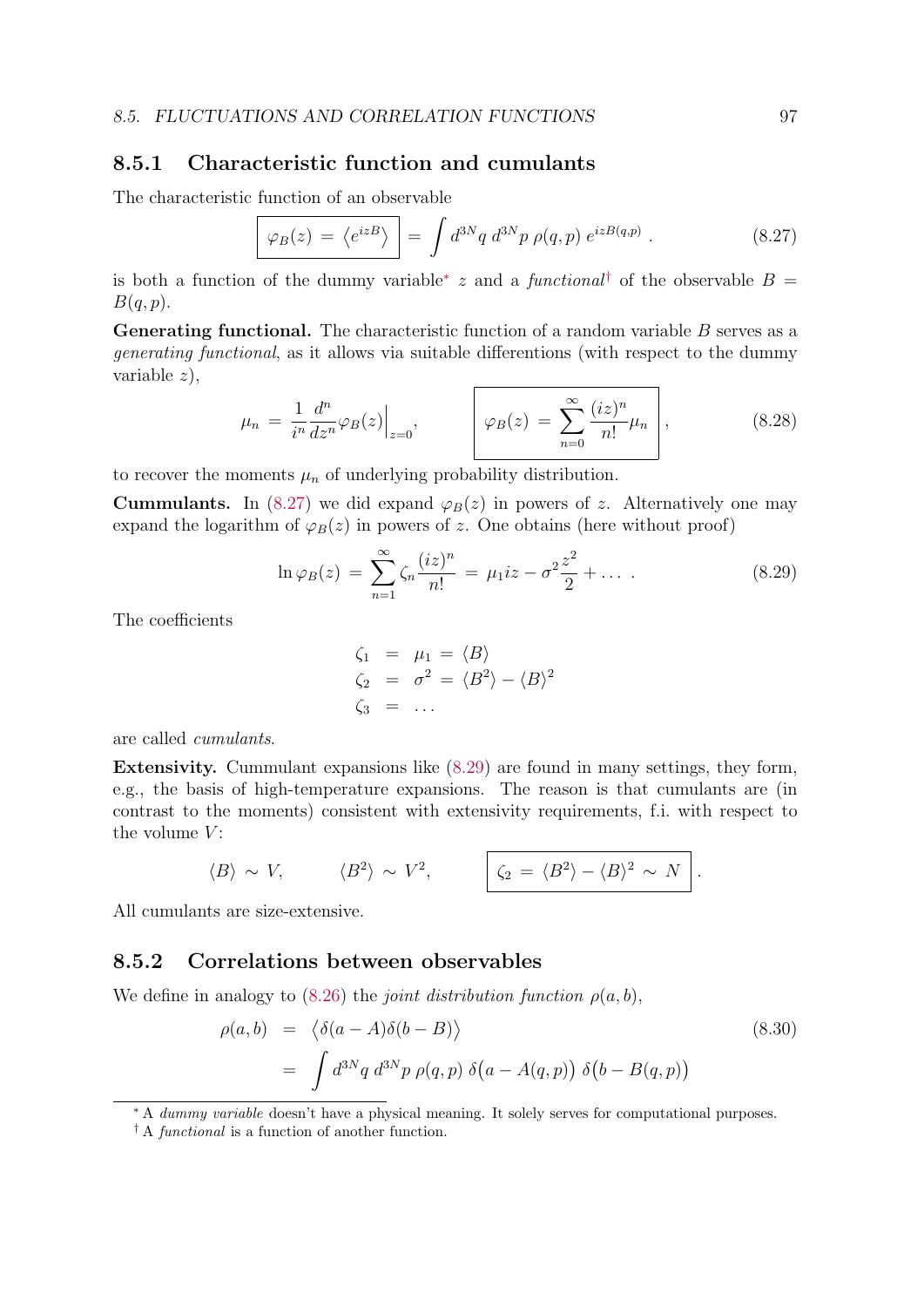of two observables  $A = A(q, p)$  and  $B = B(q, p)$ .

**Cross correlation function.** The joint distribution function  $\rho(a, b)$  allows to investigate the cross correlations

$$
C_{AB} = \langle (A - \langle A \rangle)(B - \langle B \rangle) \rangle
$$
  
= 
$$
\int da \int db \rho(a, b) (a - \langle A \rangle)(b - \langle B \rangle)
$$
 (8.31)

between A and B.

Uncorrelated variables. Two observable are uncorrelated if they are *statistically inde*pendent. The joint distribution factorizes is this case,

$$
\rho(a,b) = \rho_A(a)\rho_B(b) .
$$

The cross correlations vanish consequently:

$$
C_{AB} = \langle (A - \langle A \rangle)(B - \langle B \rangle) \rangle
$$
  
=  $\langle A - \langle A \rangle \rangle \langle B - \langle B \rangle \rangle$   
= 0.

## 8.6 Central limit theorem

Consider M statistically independent observables  $B_m(q, p)$ . The central limit theorem states then that the probability density of the observable

$$
B(q,p) = \sum_{m=1}^{M} B_m(q,p)
$$

is normal distributed with an extensive mean  $\langle B \rangle \sim M$  and with the width proportional to  $\sqrt{M}$ .

#### 8.6.1 Normal distribution

An observable Y is said to be normal distributed if the probability distribution function  $\rho(y) = \langle \delta(y - Y) \rangle$  has the form of a Gauss curve,

$$
\rho(y) = \frac{1}{\sqrt{2\pi\sigma^2}} e^{-(y-y_0)^2/(2\sigma^2)} \qquad (8.32)
$$

The mean and the variance are

$$
\langle Y \rangle = \int_{-\infty}^{+\infty} dy \, \rho(y) y = y_0 \; ,
$$



and

$$
\langle (Y - \langle Y \rangle)^2 \rangle = \int_{-\infty}^{+\infty} dy \, \rho(y) \, (y - y_0)^2 = \sigma
$$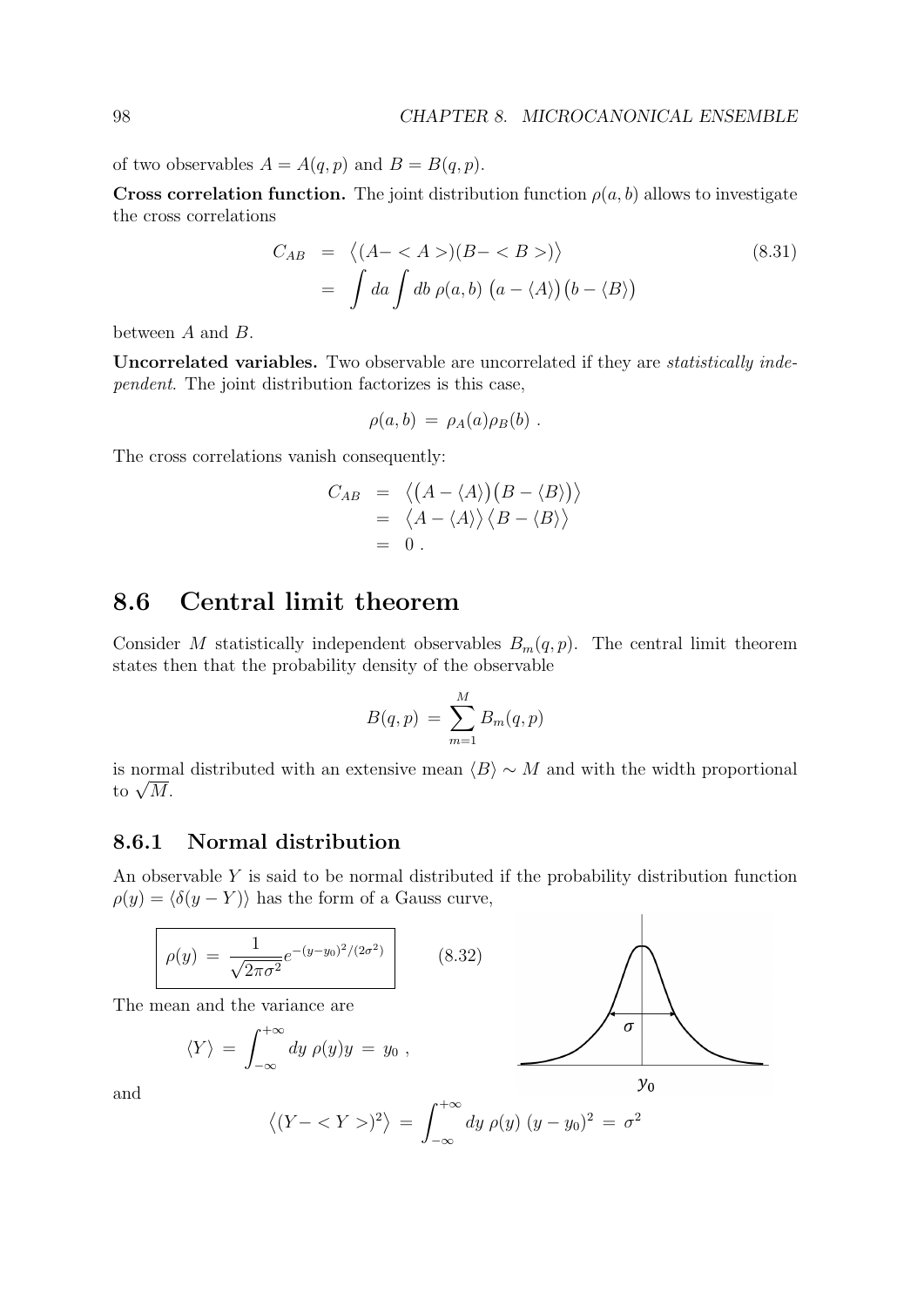respectively. The even moments of the normal distribution are finite,

$$
\langle Y^{2n} \rangle = \frac{(2n)!}{2^n n!} \sigma^{2n} ,
$$

with the odd moments  $\langle Y^{2n+1} \rangle = 0$  vanishing due to the reflection symmetry with respect to the mean  $y_0$ .

Characteristic function. The characteristic function of a normal distribution is also a Gauss function:

$$
f(z) = \langle e^{izY} \rangle = \int_{-\infty}^{+\infty} dy \, e^{izy} \rho(y) = e^{izy_0} e^{-\frac{1}{2}z^2 \sigma^2} \,. \tag{8.33}
$$

For the proof consider the overall exponent

$$
izy - \frac{(y - y_0)^2}{2\sigma^2} = -\frac{y^2 - 2y_0y - 2izy\sigma^2 + y_0^2}{2\sigma^2}
$$
  
= 
$$
-\frac{(y - y_0 - iz\sigma^2)^2}{2\sigma^2} + izy_0 - \frac{1}{2}z^2\sigma^2.
$$

#### 8.6.2 Derivation of the central limit theorem

For the derivation of the central limit we define a variable  $Y$  as

$$
Y = \frac{1}{\sqrt{M}}(X_1 + X_2 + \ldots + X_M),
$$

where  $X_1, X_2, \ldots, X_M$  are M mutually independent variables such that  $\langle X_i \rangle = 0$  for convenience.

Characteristic function of independent variables. We make now use of the fact, that the characteristic function of the sum independent variables, such as for  $Y$ , factorizes:

$$
\langle e^{-izY} \rangle = \langle e^{-iz(X_1 + X_2 + \dots + X_M)/\sqrt{M}} \rangle
$$
  
= 
$$
\langle \prod_{j=1}^M e^{-izX_j/\sqrt{M}} \rangle
$$
  
= 
$$
\prod_{j=1}^M \langle e^{-izX_j/\sqrt{M}} \rangle.
$$

Using the representation

$$
A_j(z/\sqrt{M}) \equiv \ln \left\langle e^{-izX_j/\sqrt{M}} \right\rangle \tag{8.34}
$$

for the logarithm of the characteristic function  $\langle \exp(-izX_j/\sqrt{M})\rangle$  of the individual random variables we then find

$$
\left| \langle e^{-izY} \rangle = \exp \left( \sum_{j=1}^{M} A_j (z/\sqrt{M}) \right) \right|.
$$
 (8.35)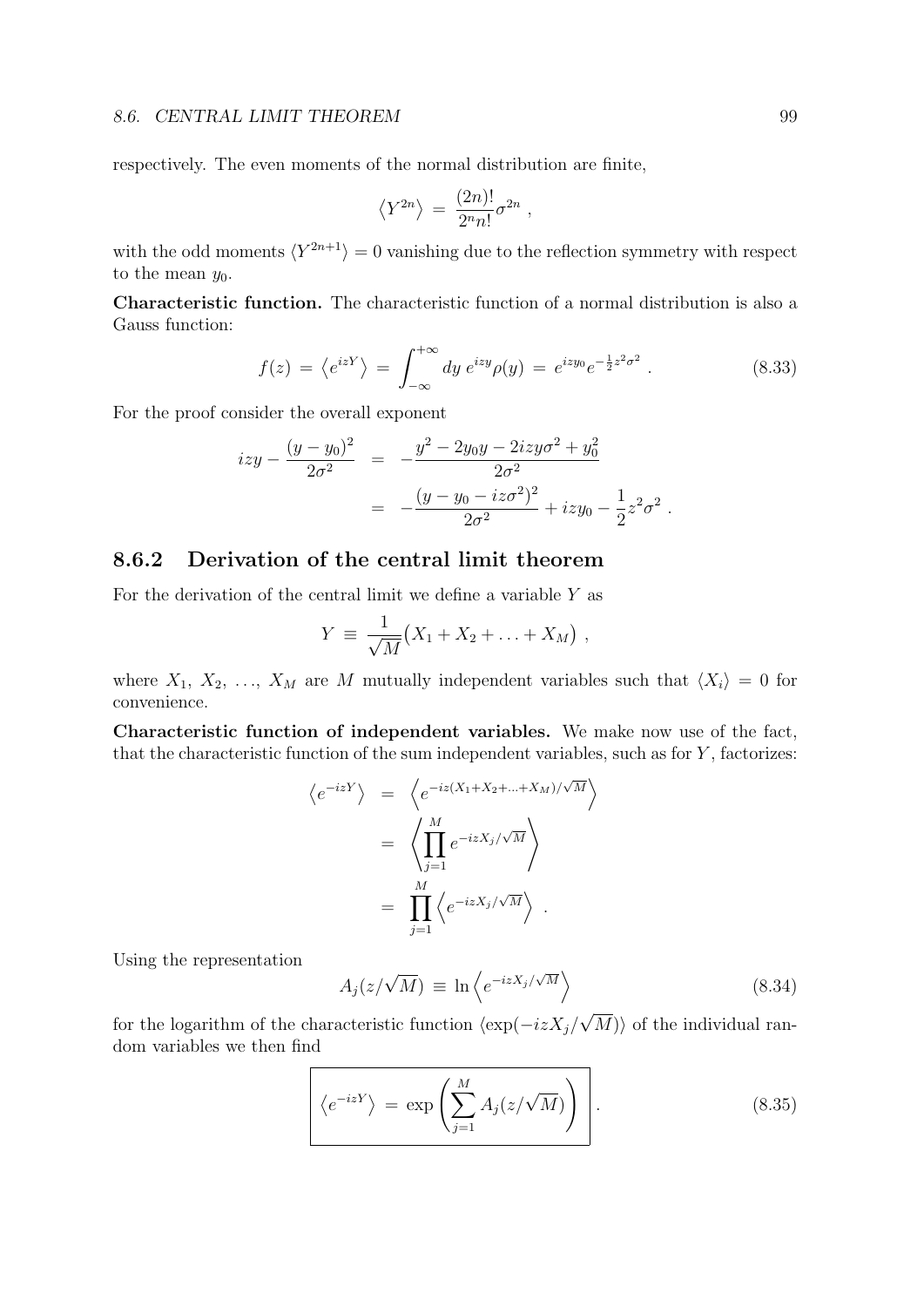**Large** M expansion. If M is a large number,  $A_j(z/\sqrt{M})$  can be expanded as

$$
A_j(z/\sqrt{M}) \simeq A_j(0) + \frac{z^2}{2M} A''_j(0) + \frac{z^3}{M} \mathcal{O}(M^{-1/2}) \qquad (8.36)
$$

Here, the first-order term  $A_j'(0)$  in z vanishes because it is proportional to  $\langle X_j \rangle = 0$ . **Variance.** The quadratic term is  $(8.36)$  is obtained by differentiating  $(8.34)$ :

$$
A''_j(0) = -\left\langle X_j^2 \right\rangle .
$$

Substituting now (8.36) into (8.34) one obtains with

$$
\langle e^{-izY} \rangle = \exp\left\{-\frac{1}{2}z^2\sigma^2 + \mathcal{O}\left(\frac{1}{\sqrt{M}}\right)\right\}, \qquad \sigma^2 \equiv \frac{1}{M} \sum_{j=1}^M \langle X_j^2 \rangle \tag{8.37}
$$

the proof of the central limit theorem. Compare (8.37) with (8.33).

Finite mean. The expectation values add,

$$
\langle Y \rangle = \sum_{j=1}^{M} \langle X_j \rangle / \sqrt{M} ,
$$

when the means  $\langle X_j \rangle \neq 0$  of the individual variables are finite.  $Y - \langle Y \rangle$  is then normal distributed.

Binomial distribution. As a first example we consider the binomial distribution in the limit of a large number of draws (flipping of a coin):

$$
n = \sum_{i=1}^{N} n_i
$$
 
$$
n_i = \begin{cases} 1 & \text{with probability} \quad p \\ 0 & \text{with probability} \quad 1-p \end{cases}
$$

The probability  $\rho_N(n)$  to get a one n times out of N coin flip is then

$$
\rho_N(n) = \binom{N}{n} p^n (1-p)^{N-n} \qquad (8.38)
$$

The central limit theorem predicts that

$$
\lim_{N \to \infty} \rho_N(n) \to \frac{1}{\sqrt{2\pi N\sigma^2}} e^{-(n - \langle n \rangle)^2 / 2N\sigma^2}, \qquad (8.39)
$$

where

$$
\sigma^2 = \frac{1}{N} \sum_{i=1}^{N} \left( \langle n_i^2 \rangle - \langle n_i \rangle^2 \right) = p(1-p)
$$

is the variance of a single coin flip.